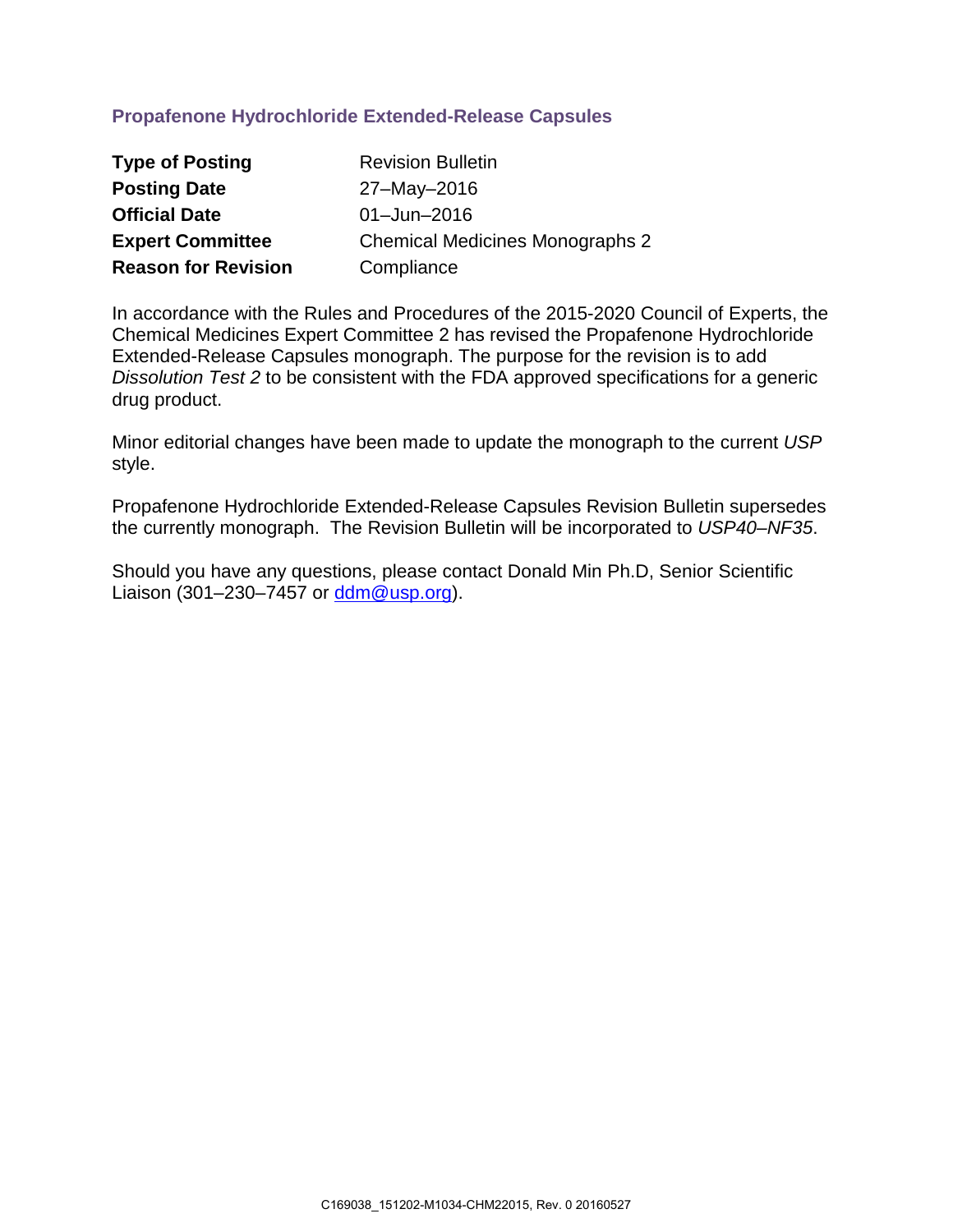## **Propafenone Hydrochloride Extended-** PERFORMANCE TESTS **Release Capsules**

Propafenone Hydrochloride Extended-Release Capsules con- • **<sup>D</sup>ISSOLUTION** 〈**711**〉 tain NLT 90.0% and NMT 110.0% of the labeled amount **•**of propafenone hydrochloride (C<sub>21</sub>H<sub>27</sub>NO<sub>3</sub> · HCl). **Acid stage Acid stage** 

• **<sup>A</sup>. INFRARED ABSORPTION** 〈**197K**〉 **Apparatus 2:** 50 rpm

• B. **B**. The retention time of the major peak of the *Sample* **B.** Time: 1 h<br>Interpretation time of the major peak of the *Sample* **B. Diluent:** 6.8 g/L of monobasic potassium phosphate *solution* corresponds to that of the *Standard solution*, as obtained in the *Assay*.

### • PROCEDURE

**Buffer:** Dissolve 1.36 g/L of monobasic potassium<br>
phosphate in water, and adjust with phosphoric acid<br> **Sample solution:** At the specified time point, withphosphate in water, and adjust with phosphoric acid to a pH of  $3.0 \pm 0.1$ .<br> **Mobile phase:** Methanol and *Buffer* (50:50)<br> **Diluent:** 50% Methanol in water

- **Standard solution:** 0.1 mg/mL of USP Propafenone *tion* immediately.<br>Hydrochloride RS in *Diluent* **example instrumental conditions** Hydrochloride RS in *Diluent*<br> **Instrumental condition:** Nominally 1 mg/mL of **Instrumental conditions**
- **Sample stock solution:** Nominally 1 mg/mL of **Mode:** UV<br>
propafenone hydrochloride prepared as follows. Trans-**Analytical wavelengths:** 305 and 375 nm propafenone hydrochloride prepared as follows. Trans-<br>
fer a suitable amount of finely powdered contents from **Cell:** 0.2 cm<br>
NLT 20 Capsules to an appropriate volumetric flask. **Blank:** Medium fer a suitable amount of finely powdered contents from NLT 20 Capsules to an appropriate volumetric flask. **Blank: Blank: Blank: Analysis Analysis** Add about 60% of the final volume of *Diluent*, and **Analysis**<br> **Analysis Samples:** Standard solution and Samples and Samples: Standard solution and Sample solution sonicate with occasional swirling until the contents are **Samples:** *Standard solution* and *Sample solution* completely disintegrated. Dilute with *Diluent* to volume Measure and subtract the absorbance at 375 nm<br>and pass through a suitable filter of 0.45-µm pore size. The mome the absorbance at 305 nm to obtain the aband pass through a suitable filter of 0.45- $\mu$ m pore size. **Sample solution:** Nominally 0.1 mg/mL of propafe-<br>none hydrochloride in *Diluent* from the *Sample stock* solution. none hydrochloride in *Diluent* from the *Sample stock solution*.
- 
- 
- (See *Chromatography* 〈621〉*, System Suitability*.) dissolved: **Mode:** LC
- 
- **Detector:** UV 250 nm

**Column:**  $4.6\text{-mm} \times 15\text{-cm}$ ;  $5\text{-µm}$  packing L7 Flow rate:  $1 \text{ mL/min}$ 

**Run time:** NLT 2 times the retention time of

- **System suitability**<br> **Sample:** Standard solution
- 
- 

**The Suitability requirements**<br> **Tailing factor:** NMT 2.0<br> **Tailing factor:** NMT 2.0 metal and are **Table 1**.<br> **Relative standard deviation:** NMT 2.0%<br> **Buffer stage Relative standard deviation:** NMT 2.0%

**Samples:** *Standard solution* and *Sample solution* Calculate the percentage of the labeled amount of Calculate the percentage of the labeled amount of **Buffer:** Dissolve 108.88 g of monobasic potassium propafenone hydrochloride (C<sub>21</sub>H<sub>27</sub>NO<sub>3</sub> · HCl) in the  $\hskip1cm$  phosphate in water, add 14.4 g of sodium hydroxpropafenone hydrochloride  $(C_{21}H_{27}NO_3 \cdot HCl)$  in the phosphate in water, add 14.4 g of sodium hydro:<br>portion of Capsules taken: ide, mix to dissolve, and dilute with water to 1 L.

$$
Result = (r_U/r_S) \times (C_S/C_U) \times 100
$$

- *Sample solution*<br>
eak response of propafenone from the **hydrochloric acid.**<br> **Fime:** 4 and 12 h
- *<sup>r</sup><sup>S</sup>* = peak response of propafenone from the **Time:** 4 and 12 h **Standard solution**<br>**= concentration of USP Propafenone**
- *C<sup>S</sup>* = concentration of USP Propafenone **Samples:** *Standard solution* and *Sample solution*
- $C_V$  = nominal concentration of propafenone drawn from the vessel at each time point (*i*): hydrochloride in the *Sample solution*

*.* **Acceptance criteria:** 90.0%–110.0%

## *Change to read:* **DEFINITION**

- - **.Test 1:**•
		-
- **IDENTIFICATION**<br>• **A. INFRARED ABSORPTION** (197K) **MEDITION** Apparatus 2: 50 rpm
	-
	- in water. Adjust with sodium hydroxide to a pH of 6.8.
- **ASSAY Standard solution:** (*L*/1000) mg/mL of USP Propafe- **P** none Hydrochloride RS in *Diluent*, where *L* is the label claim in mg/Capsule
	- draw about 10 mL of the solution and pass through a suitable filter of 0.45-µm pore size. Discard at least the first 4 mL of the filtrate. Analyze the *Sample solution* immediately.
	-

*solution*<br> **Calculate the percentage of the labeled amount of**<br> **Chromatographic system**<br> **Chromatographic system** propafenone hydrochloride (C<sub>21</sub>H<sub>27</sub>NO<sub>3</sub> · HCl)

$$
Result_1 = (A_U/A_S) \times (C_S/L) \times V \times 100
$$

- $A_U$  = absorbance of the *Sample solution*
- 
- **Injection volume:** 20 µL *A<sub>S</sub>* = absorbance of the *Standard solution*<br> **Run time:** NIT 2 times the retention time of *C<sub>S</sub>* = concentration of USP Propafenone propafenone<br>
propafenone<br>
stem suitability<br>
stem suitability<br>
(mg/mL)
	-
- **Sample:** *Standard solution <sup>L</sup>* = label claim (mg/Capsule)
- **Suitability requirements** *<sup>V</sup>* = volume of *Medium*, <sup>900</sup> mL

- **Analysis** Proceed as directed in the *Acid stage*, except for the
- Adjust with 2 N sodium hydroxide to a pH of 6.8. Solution A: *Buffer* and 2 N sodium hydroxide (64:36) **Medium:** At 2 h of dissolution time, add 100 mL of *<sup>r</sup><sup>U</sup>* = peak response of propafenone from the *Solution A*, preheated at 37°, to 900 mL of 0.08 N
	-

Hydrochloride RS in the *Standard solution* Calculate the concentration (C<sub>i</sub>) of propafenone hy-(mg/mL) drochloride (C<sub>21</sub>H<sub>27</sub>NO<sub>3</sub> · HCl) in the sample with-

## $Result_i = (A_U/A_S) \times C_S$

*A<sup>U</sup>* = absorbance of the *Sample solution*

*A<sup>S</sup>* = absorbance of the *Standard solution*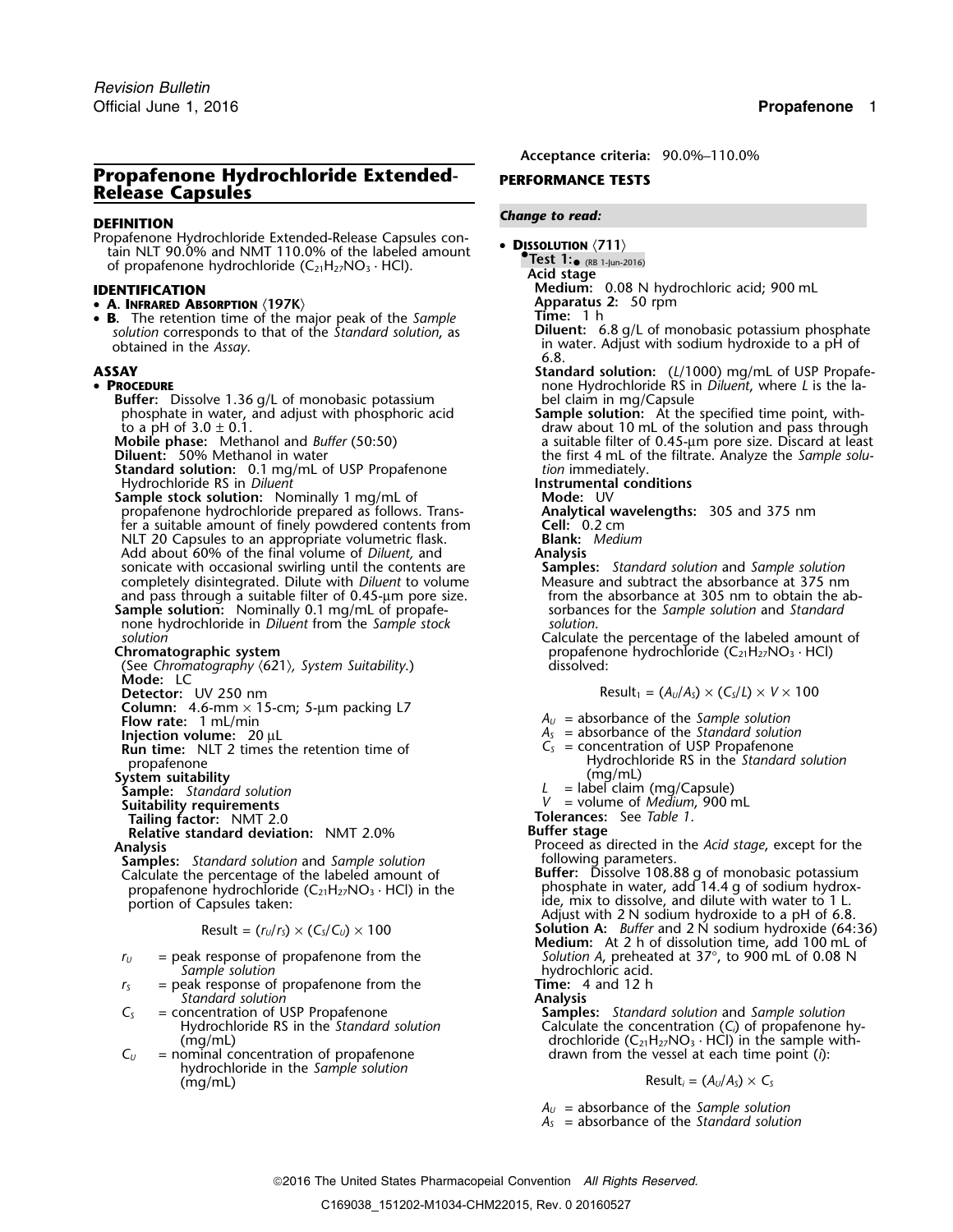Calculate the percentage of the labeled amount of  $Hydroch$ <br>propafenone hydrochloride  $(C_{21}H_{27}NO_3 \cdot HCl)$  (mq/mL) propafenone hydrochloride  $(C_{21}H_{27}NO_3 \cdot HCl)$  (mg/mL)<br>dissolved at each time point (i):  $D =$  dilution factor (mL/mL) dissolved at each time point (*i*): *D* = dilution factor (mL/mL)

$$
Result_2 = C_2 \times V \times (1/L) \times 100
$$

The percentages of the labeled amount of propafe-<br>none hydrochloride ( $C_{21}H_{27}NO_3 \cdot HCl$ ) dissolved at<br>the times specified conform to *Dissolution*  $\langle 711 \rangle$ , Ac-<br>ceptance Table 2.<br>ceptance Table 2.

*ceprance Table 2. dard solution.*<br>**• Figure 7.** *dard solution.* **• 1 Figure 7.** *dard solution.* **• 1 Figure 7.** *dargery 1. <b>Elank: Buffer* 

- 
- 

a suitable volumetric flask. Add methanol, NMT 10% of the final volume, and sonicate to dissolve. Dilute with Acid stage medium to volume.

- with *Acid stage medium* to volume.<br> **Standard solution:** 0.021 mg/mL of USP Propafe-<br> **A**<sub>S</sub> = absorbance of the *Standard solution*<br>
none Hydrochloride RS in *Acid stage medium* from<br>  $C_S$  = concentration of USP Propafen
- **Sample solution:** Pass the solution through a suita-<br>
ble filter of 0.45-µm pore size. Dilute with *Acid stage*<br>
medium to a concentration similar to that of the<br>
Standard solution.<br>
Standard solution.<br> **Instrumental con**

**Cell:** 1 cm

**Blank:** *Acid stage medium*

After 1 h in the Acid stage medium and the collection<br>
of the *Sample solution*, replace the portion of solu-<br>
tion withdrawn with an equal volume of Acid stage<br>
medium. Continue for an additional 1 h in Acid *medium*. Continue for an additional 1 h in *Acid V* = volume of *Buffer stage medium*, 1000 mL<br> *stage medium*, 1000 mL<br> *stage medium*, 1000 mL<br> *V<sub>S</sub>* = volume of the *Sample solution* withdrawn from

**Samples:** *Standard solution* and *Sample solution V<sub>S</sub>* = volume of the *Sample solution Calculate the perceptage of the labeled amount of the Buffer stage medium* (mL) Calculate the percentage of the labeled amount of **Lackulate the percentage of the labeled amount of L** = label claim (mg/Capsule) propafenone hydrochloride (C<sub>21</sub>H<sub>27</sub>NO<sub>3</sub> · HCl) **Tolerances:** See *Table 2*. **dissolve** 

 $Result_1 = (A_U/A_S) \times (C_S) \times D \times V \times (1/L) \times 100$ 

- 
- (mg/mL)<br>te the percentage of the labeled amount of  $C_s$  = concentration of USP Propafenone<br>Hydrochloride RS in the Standard solution
	-
	-
	- *<sup>V</sup>* = volume of *Acid stage medium*, <sup>900</sup> mL Result<sup>2</sup> <sup>=</sup>*C<sup>2</sup>* <sup>×</sup> *<sup>V</sup>* <sup>×</sup> (1/*L*) ×<sup>100</sup> *<sup>L</sup>* = label claim (mg/Capsule)
	- **Tolerances:** See *Table 2*.

- $\text{Result}_3 = \{ [C_3 \times (V V_3)] + (C_2 \times V_3) \} \times (1/L) \times 100$  Buffer stage<br>
Proceed as directed in the *Acid stage*, except for the following parameters.
- $V =$  concentration of propafenone hydrochloride in<br>
the portion of sample withdrawn at time<br>
point (i) (mg/mL)<br>  $V =$  volume of *Medium*, 1000 mL<br>  $L =$  label claim (mg/Capsule)<br>  $V_s =$  volume of *Medium* taken (mL)<br>  $V_s =$  v

- Propafenone Hydrochloride RS prepared as follows. **Table 1** Transfer a suitable amount of USP Propafenone Hy-
	-
	- Standard stock solution<br> **Sample solution:** Withdraw a 10-mL aliquot at each<br>
	time point. Pass the solution through a suitable filter
	-
	-
	-
- Test 2: If the product complies with this test, the<br>
labeling indicates that the product meets USP Dissolu-<br>
Acid stage<br>
Acid stage<br>
Acid stage medium: 0.08 N hydrochloric acid;<br>
The specified time points, replace the por

$$
Result_i = (A_U/A_S) \times C_S \times D
$$

- 
- none Hydrochloride RS in *Acid stage medium* from *C<sub>S</sub>* = concentration of USP Propafenone the *Standard stock solution*<br> **Sample solution:** Pass the solution through a suita- (mg/mL)
	-

**Analytical wavelength:** 305 nm Result<sub>2</sub> = { $[C_2 \times V] + (C_1 \times V_5)$ } × (1/*L*) × 100

Analysis

\n
$$
\text{Analysis} = \{ [C_3 \times V] + [(C_2 + C_1) \times V_3] \} \times (1/L) \times 100
$$

- 
- 
- 
- 
- 

*A<sup>U</sup>* = absorbance of the *Sample solution*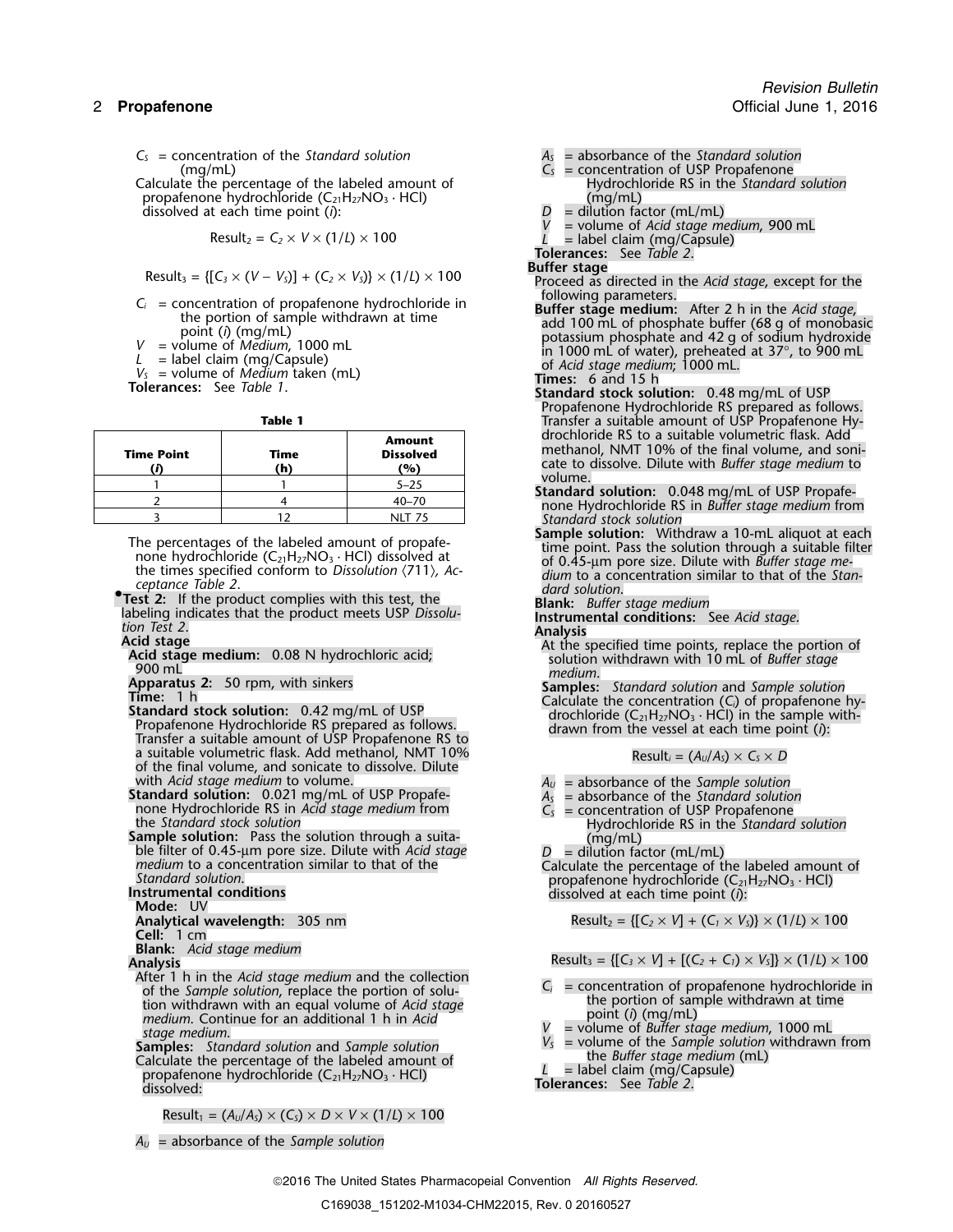| m | л<br>0<br>ı |  |
|---|-------------|--|
|   |             |  |

| <b>Time Point</b> | <b>Time</b><br>(h) | <b>Amount</b><br><b>Dissolved</b><br>(%) | <b>Analysis</b><br><b>Samples:</b> Standard solution and Sample so<br>Calculate the percentage of each individua<br>degradation product in the portion of Car |
|-------------------|--------------------|------------------------------------------|---------------------------------------------------------------------------------------------------------------------------------------------------------------|
|                   |                    | $5 - 25$                                 |                                                                                                                                                               |
|                   |                    | $45 - 65$                                | Result = $(r_U/r_S) \times (C_S/C_U) \times 100$                                                                                                              |
|                   |                    | <b>NLT 80</b>                            |                                                                                                                                                               |

The percentages of the labeled amount of propafe-<br>none hydrochloride  $(C_{21}H_{27}NO_3 \cdot HCl)$  dissolved at  $r_5$  = peak response of propafenone from the none hydrochloride (C<sub>21</sub>H<sub>27</sub>NO<sub>3</sub> · HCl) dissolved at  $r_s$  = peak response of propagation (711), Ac-<br>the times specified conform to Dissolution (711), Ac-<br>Standard solution the times specified conform to *Dissolution*  $\langle 711 \rangle$ *, Ac- Standard Solution*  $\langle 711 \rangle$ *, Ac- Standard Solution* 

requirements  $C_U$  = nominal contains the contact of the contact of the contact of the contact of the contact of the contact of the contact of the contact of the contact of the contact of the contact of the contact of the

**ORGANIC IMPURITIES**

Keep all solutions containing propafenone hydrochloride

in amber glassware.<br>**Solution A**: 0.015 M dibasic potassium phosphate. Ad-

|               | . <i>.</i>               |                          | <b>FIUDATEIJULIE</b>              | 1.VV |  |
|---------------|--------------------------|--------------------------|-----------------------------------|------|--|
| Time<br>(min) | <b>Solution A</b><br>(%) | <b>Solution B</b><br>(%) | Propafenone glycerol<br>analoga,c | 2.53 |  |
|               | 65                       | 35                       | Flavone <sup>a,d</sup>            | 2.83 |  |
|               |                          | 35                       | Propafenone dimera,e              | 2.88 |  |
| 20            | 30                       | 70                       | Propafenone chloroglycerol        |      |  |
| 30            | 30                       | 70                       | analog <sup>a,f</sup>             | 2.91 |  |
|               |                          | 35                       | Propafenone glycidyl              |      |  |
| 36            |                          |                          | analog <sup>a, g</sup>            | 2.96 |  |
|               |                          |                          |                                   |      |  |

Hydrochloride RS in Diluent from the Standard solution<br>
Hydrochloride RS in Diluent from the Standard solution<br>
Sample solution: Nominally 1 mg/mL of propafenone<br>  $\frac{1}{2}$ -en-1-one.<br>
1-[2-[(2RS)-2,3-Dihydroxypropoxy]pheny hydrochloride, prepared as follows. Transfer a suitable  $\frac{1}{2}$ -phenylchroman-4-one.  $\frac{1}{2}$  amount of finely powdered contents from NLT 20 Cap-<br>sules to an appropriate volumetric flack. Add about  $\frac{1}{2}$  1,1'-[Propyliminobis(2-hydroxypropane-3,1-divl)oxy-2,1sules to an appropriate volumetric flask. Add about<br>40% of the final volume of *Diluent* and sonicate for the phenylene]bis(3-phenylpropan-1-one).<br>40% of the final volume of *Diluent* and sonicate for fit-[2-(3-Chloro-2-hy . 1-[2-(3-Chloro-2-hydroxypropoxy)phenyl]-3-phenylpropan-1-one. about 15 min. Dilute with *Diluent* to volume and pass <sup>g</sup>through a suitable filter of 0.45-μm pore size.<br>
Chromatographic system<br>
<sup>11</sup>/2-Hydroxyphenylpropane,13-divlbis(oxynentione)<br>
<sup>11/2</sup>/2-Hydroxyphenylpropane,13-divlbis(oxy . 11.000911 a suitable lifter of 0.45-µ111 pore size.<br>**Chromatographic system** in the state of the state of the system of the system of the system of the system of th

**Mode:** LC

**Detector:** UV 220 nm *Change to read:*

**Column:** 4.6-mm × 15-cm; 5-µm packing L7

and *Sensitivity solution*<br> **a** suitable filter of 0.2-µm pore size and *Solution* B: Methanol and *Buffer* (75:25); pass through

**Resolution:** NLT 3.0 between propafenone related a suitable filter of 0.2-µm pore size compound B and propafenone, *System suitability solution*

**Relative standard deviation:** NMT 5.0%, *Standard solution*

**Table 2 Signal-to-noise ratio:** NLT 10, *Sensitivity solution*

**Samples:** Standard solution and Sample solution<br>Calculate the percentage of each individual unspecified<br>degradation product in the portion of Capsules taken:

$$
Result = (rU/rS) \times (CS/CU) \times 100
$$

- $r_U$  = peak response of each unspecified degradation product from the *Sample solution*
- 
- *ceptance Table 2*. •• **UNIFORMITY OF DOSAGE UNITS** 〈**905**〉**:** Meet the Hydrochloride RS in the *Standard solution* = concentration of USP Propafenone<br>Hydrochloride RS in the Standard solution
- **IMPURITIES IMPURITIES IMPURITIES IMPURITIES** *C<sub>U</sub>* = nominal concentration of propafenone **in** the *Sample solution* (mg/mL)

**Acceptance criteria:** See *• Table 4*... Change to read:<br>gard any peaks below 0.03% (peak area less than that gard any peaks below 0.03% (peak area less than that of the *Sensitivity solution*). •

| Table $4\bullet$ (RB 1-Jun-2016) |  |
|----------------------------------|--|
|----------------------------------|--|

| III UITIDUT GIUSSIVUIU.                                                                                                                                                                                                  |                                       |                          | $\mathbf{u}$                                                        |                                             |                                           |  |
|--------------------------------------------------------------------------------------------------------------------------------------------------------------------------------------------------------------------------|---------------------------------------|--------------------------|---------------------------------------------------------------------|---------------------------------------------|-------------------------------------------|--|
| <b>Solution A:</b> 0.015 M dibasic potassium phosphate. Ad-<br>just with phosphoric acid to a pH of $2.5 \pm 0.2$ .<br><b>Solution B: Acetonitrile</b><br>Mobile phase: See $\bullet$ Table 3. $\bullet$ (RB 1-Jun-2016) |                                       |                          | <b>Name</b>                                                         | <b>Relative</b><br><b>Retention</b><br>Time | Acceptance<br>Criteria,<br><b>NMT</b> (%) |  |
|                                                                                                                                                                                                                          |                                       |                          | Propafenone related<br>compound B <sub>a,b</sub>                    | 0.81                                        |                                           |  |
|                                                                                                                                                                                                                          | Table $3 \cdot (RB \t1-lun-2016)$     |                          | Propafenone                                                         | 1.00                                        |                                           |  |
| Time<br>(min)                                                                                                                                                                                                            | <b>Solution A</b><br>(%)              | <b>Solution B</b><br>(%) | Propafenone glycerol<br>analoga,c                                   | 2.53                                        |                                           |  |
| 0                                                                                                                                                                                                                        | 65                                    | 35                       | Flavone <sup>a,d</sup>                                              | 2.83                                        |                                           |  |
| 8                                                                                                                                                                                                                        | 65                                    | 35                       | Propafenone dimera,e                                                | 2.88                                        |                                           |  |
| 20<br>30                                                                                                                                                                                                                 | 30<br>30                              | 70<br>70                 | Propafenone chloroglycerol<br>analog <sup>a,f</sup>                 | 2.91                                        |                                           |  |
| 31<br>36                                                                                                                                                                                                                 | 65<br>65                              | 35<br>35                 | Propafenone glycidyl<br>analoga,9                                   | 2.96                                        |                                           |  |
|                                                                                                                                                                                                                          |                                       |                          | Propafenone phenola,h                                               | 3.29                                        |                                           |  |
|                                                                                                                                                                                                                          | <b>Diluent:</b> 50% Methanol in water |                          | Propafenone glycerol dimera,i                                       | 3.80                                        |                                           |  |
| System suitability solution: 0.1 mg/mL each of USP<br>Propafenone Hydrochloride RS and USP Propafenone<br>Related Compound B RS in Diluent<br>Standard solution: 2.0 µg/mL of USP Propafenone Hy-                        |                                       |                          | Any unspecified<br>degradation product                              |                                             | 0.15                                      |  |
|                                                                                                                                                                                                                          |                                       |                          | Total degradation<br>products                                       |                                             | 0.50                                      |  |
| drochloride RS in Diluent. Sonicate if necessary.<br><b>Sensitivity solution:</b> 0.3 μg/mL of USP Propafenone                                                                                                           |                                       |                          | a Process impurities; do not include in total degradation products. |                                             |                                           |  |

. 1,1'-(2,2'-(2-Hydroxypropane-1,3-diyl)bis(oxy)bis(2,1-phenylene))bis(3- (See *Chromatography* 〈621〉*, System Suitability*.) <sup>p</sup>henylpropan-1-one).

**Column temperature:**  $30^{\circ}$  **• CONTENT OF PROPAFENONE RELATED COMPOUND A**<br>**Buffer:** Dissolve 3.4 q of dibasic potassium proportional control by Buffer: Dissolve 3.4 q of dibasic potassium pro

**Flow rate:** 1 mL/min **Buffer:** Dissolve 3.4 g of dibasic potassium phosphate **Injection volume:** 20 µL **numerical phosphate** in 1000 mL of water, and adjust with phosphoric acid **Injection volume:** 20 µL **in 1000 mL** of water, and adjust with phosphoric acid<br>System suitability in 1000 mL of 2.5 ± 0.05. **System suitability to a pH** of 2.5  $\pm$  0.05.

**Samples:** *System suitability solution*, *Standard solution,* **Solution A:** Methanol and *Buffer* (45:55); pass through

**Suitability requirements Solution B:** Methanol and *Buffer* (75:25); pass through